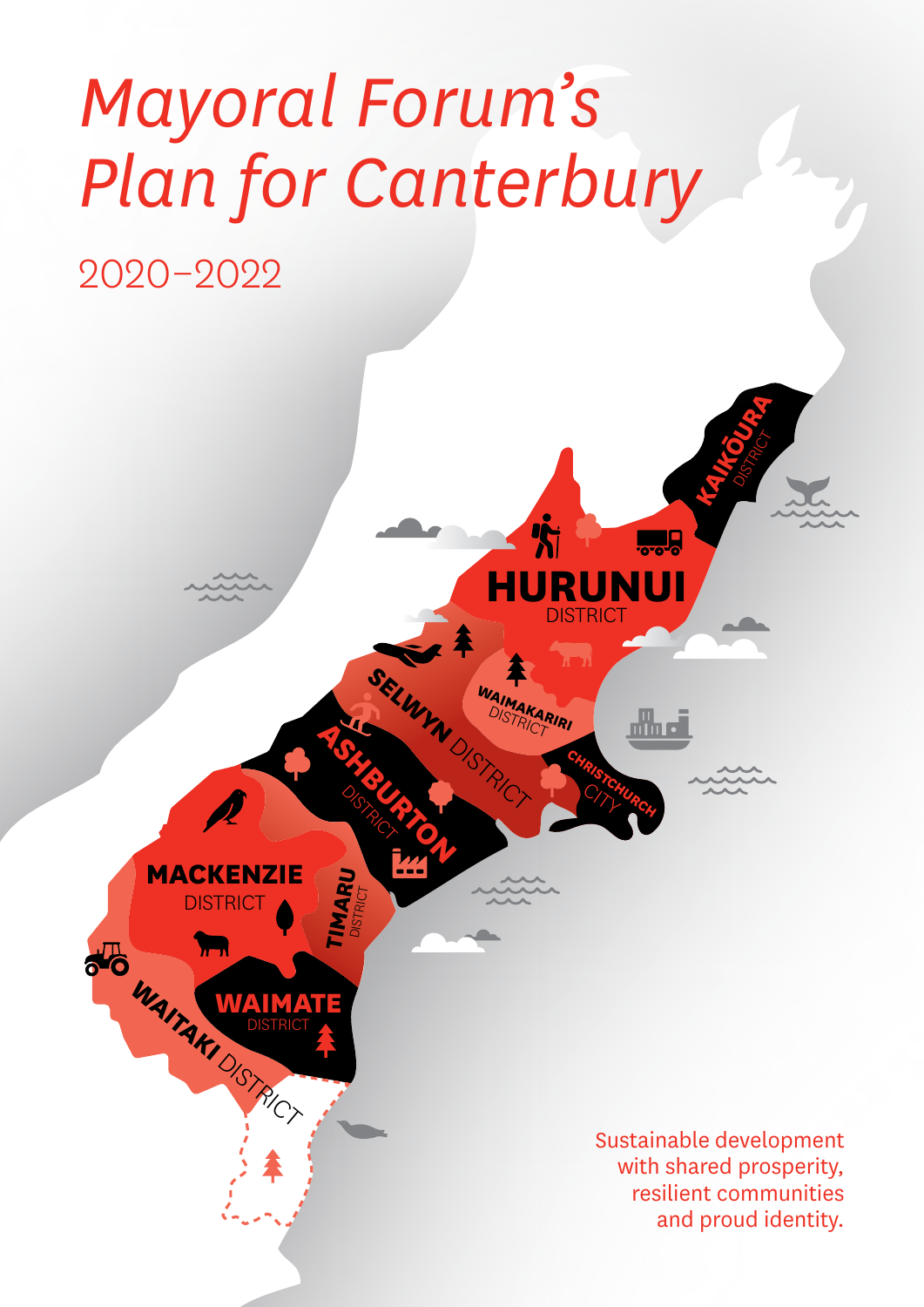### **Foreword**

*Ko Ngā Tiritiri o te Moana ngā maunga*

*Ko ngā wai huka ngā awa i rere tonu mai*

*Ko Ngā Pākihi Whakatekateka o Waitaha te whenua*

*Ko Marokura, ko Mahaanui, ko Araiteuru ngā tai*

*Tīhei mauri ora!*

*To the tides of Marokura, Mahaanui and Araiteuru*

*The Southern Alps stand above*

*The snow-fed rivers continually flow forth*

*Waitaha extend out*

*The plains of* 

*Behold, there is life!*

Ki uta ki tai | From the mountains to the sea, Canterbury is an amazing place to visit, live, study, work and do business. We offer an abundance of opportunities in construction, agriculture, manufacturing, professional and technical services, the arts, culture, sport, outdoor and community activities.

The Mayoral Forum's Plan for Canterbury builds on the work we started in 2015 with the Canterbury Regional Economic Development Strategy. The priority then was building the underlying economy of Canterbury following the earthquakes of 2010–11.

Now we're broadening the scope to include all four aspects of wellbeing (environmental, economic, social and cultural). We are also narrowing our focus to five priorities where the 10 mayors of Canterbury and the chair of the regional council can make a difference through our leadership, facilitation and advocacy.

Our Plan for Canterbury summarises the interests and priorities of local government leaders for Cantabrians. It provides a basis for conversation and partnership with Ngāi Tahu, central government, the business sector and the community and voluntary sectors. Where our interests align, we can work together for the good of all. Mā whero mā pango ka oti ai te mahi | With red and black the work will be complete.

Help us achieve our vision for Canterbury to develop sustainably while sharing prosperity, attracting new business and developing resilient communities who are proud of their identity.



**Mayor Sam Broughton** Chair, Canterbury Mayoral Forum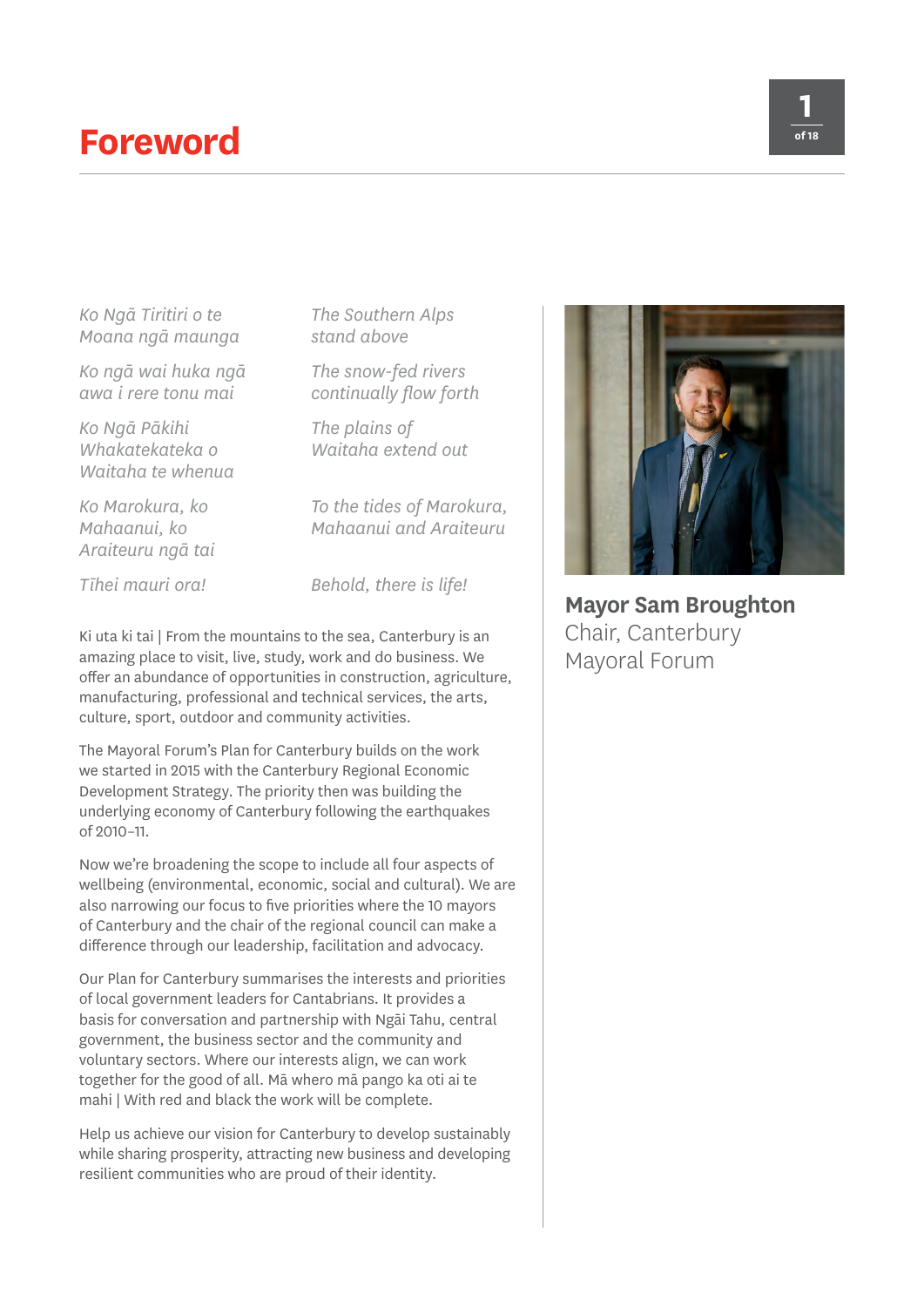### **About Us**





The members of the Mayoral Forum are the mayors of the 10 territorial authorities in Canterbury and the chair of the regional council (Environment Canterbury).

The Forum is mandated by the Canterbury Local Authorities' Triennial Agreement<sup>1</sup> and is the primary mechanism for communication, co-ordination and collaboration between councils in New Zealand's largest region.

The Forum is supported by the Canterbury Chief Executives Forum, Policy, Corporate and Operations Forums, regional working groups and a permanent secretariat hosted by Environment Canterbury.

For further information, see our website: [https://canterburymayors.org.nz.](https://canterburymayors.org.nz/)

### Canterbury Mayoral Forum, February 2020, Left to right:

Craig Mackle (Kaikōura District) Jenny Hughey (Environment Canterbury) Craig Rowley (Waimate District) Dan Gordon (Waimakariri District) Nigel Bowen (Timaru District – Deputy Chair) Neil Brown (Ashburton District) Gary Kircher (Waitaki District) Sam Broughton (Selwyn District – Chair) Lianne Dalziel (Christchurch City) Graham Smith (Mackenzie District) Marie Black (Hurunui District).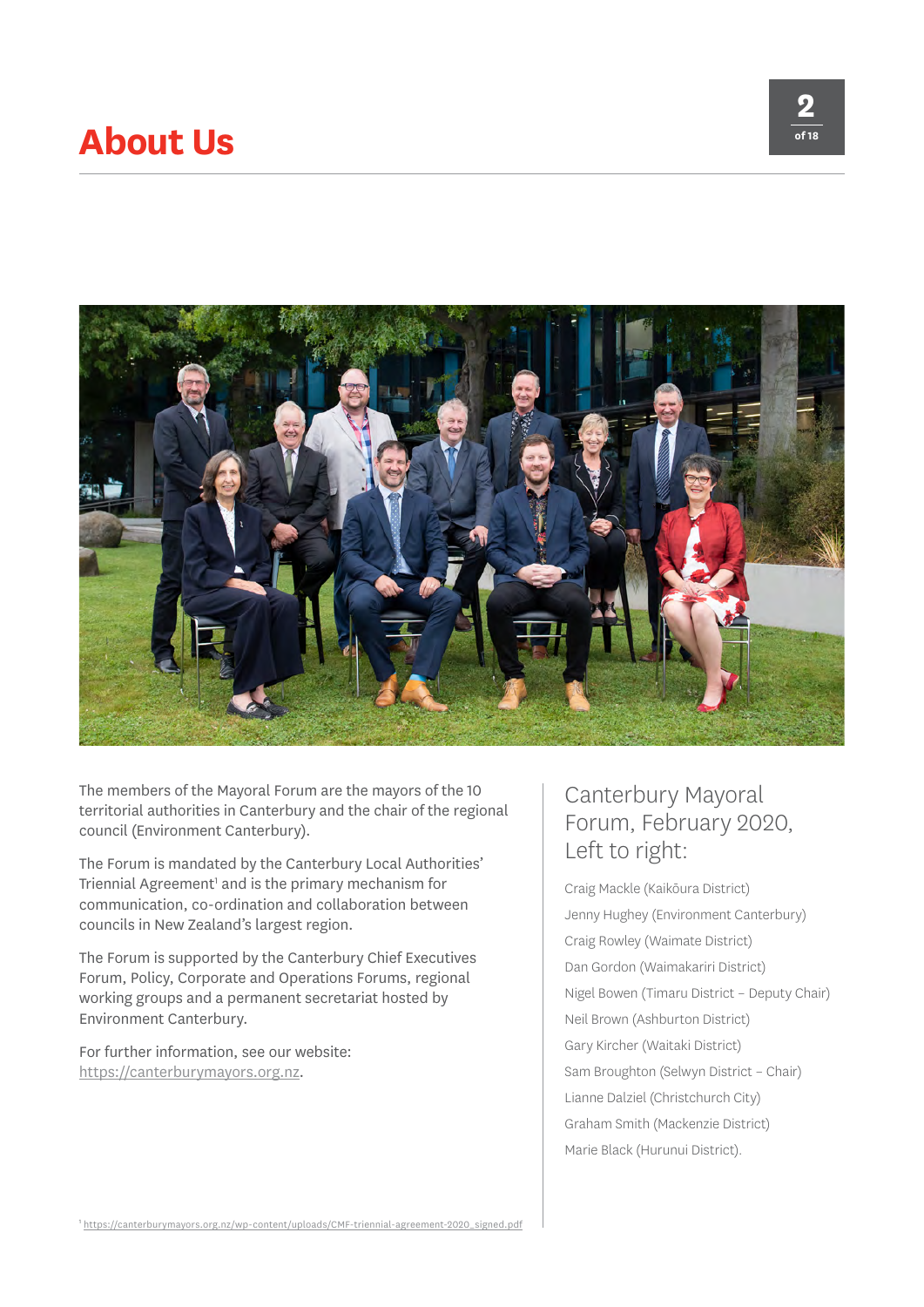## **Background to the Plan for Canterbury**

In 2015, the Mayoral Forum initiated a *Canterbury Regional Economic Development Strategy* (CREDS). There were two key drivers of the CREDS: the structural ageing of Canterbury's population, and planning ahead for when earthquake rebuild activity would cease to boost employment and regional GDP. Our objective was to grow the underlying economy of Canterbury and take a long-term view of the region's development and prosperity.

We launched the CREDS in August 2015 and refreshed and re-launched it in July 2017. The strategy had seven interdependent work programmes:

- **•** freshwater management and water infrastructure (governance of the Canterbury Water Management Strategy)
- **•** multi-modal regional transport planning and investment
- **•** digital connectivity in rural Canterbury
- **•** value-added production
- **•** regional visitor strategy
- **•** education and training for a skilled workforce
- **•** newcomer and migrant settlement (skilled workers, cohesive communities).

We have summarised achievements of the Mayoral Forum 2016-19 on our website.<sup>2</sup>

The new Mayoral Forum elected in October 2019 agreed to:

- **• broaden its scope** from economic development to sustainable development across the four interdependent aspects of wellbeing (environmental, economic, social and cultural wellbeing) and the four 'capitals' that enable wellbeing (financial/ physical capital, natural capital, human capital and social capital) – see Figure 1
- **• narrow its focus** to a handful of priority issues where the Forum can have the greatest impact through its leadership, facilitation and advocacy.

Our planning has been informed by an overview of wellbeing in Canterbury prepared by the secretariat in August 2019.<sup>3</sup>

The Mayoral Forum's Plan for Canterbury contributes to the Government's wellbeing aspirations for New Zealand and to the achievement of the United Nations Sustainable Development Goals adopted in 2015 (see Appendix 2). Our thinking, planning and actions are also informed by the Society of Local Government Managers' (SOLGM) 2020 report on *Navigating critical 21st-century transitions*:

- **•** transition to low emissions living
- **•** transition to living in a disrupted climate
- **•** transition to a low waste society
- **•** transition to community interconnectedness
- **•** transition to learning-empowered communities.4

<sup>&</sup>lt;sup>2</sup> Canterbury Mayoral Forum (2019) Achievements 2016-19.<https://canterburymayors.org.nz/wp-content/uploads/CMF-achievements-2016-2019.pdf>

<sup>&</sup>lt;sup>3</sup> Canterbury Mayoral Forum (2019). Canterbury 2019: An Overview.<https://canterburymayors.org.nz/wp-content/uploads/Canterbury-wellbeing-overview-Nov-2019.pdf> <sup>4</sup> SOLGM (2020). Navigating Critical 21st Century Transitions Supporting the local government sector to lead fundamental change in their communities.

[https://www.solgm.org.nz/CriticalTransitions](https://www.solgm.org.nz/CriticalTransitions )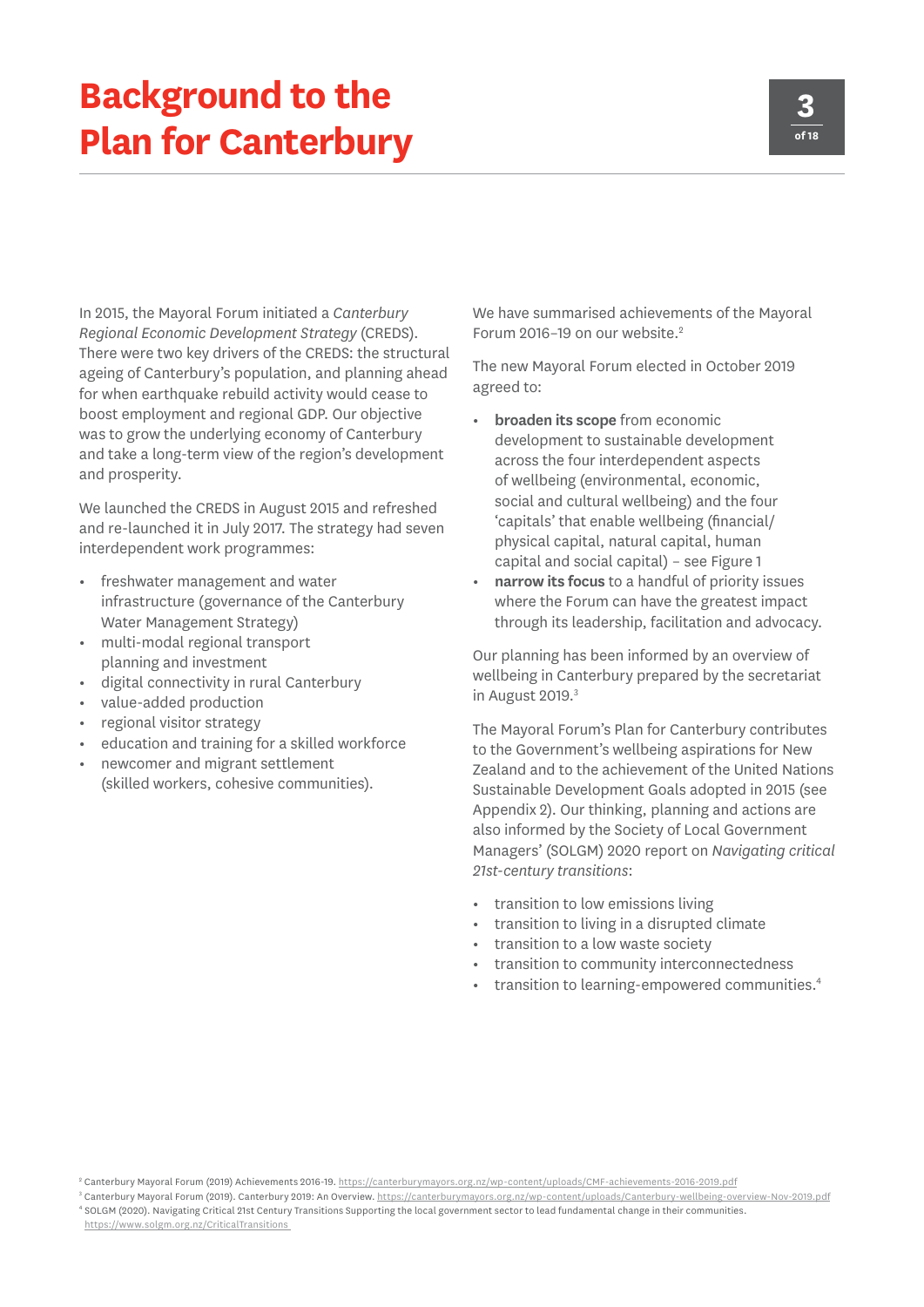### Figure 1: A wellbeing framework for sustainable development



## **COVID-19**

The COVID-19 crisis is quite unlike natural disasters we have dealt with in the past. There have been significant economic and social impacts that have been immediate and may be long lasting. It will be important to respond to short-term impacts with an eye to the future and all four aspects of wellbeing: economic, environmental, social and cultural.

The Mayoral Forum is focusing its leadership, facilitation and advocacy on COVID-19 recovery actions that will contribute to our long-term vision and objectives for Canterbury.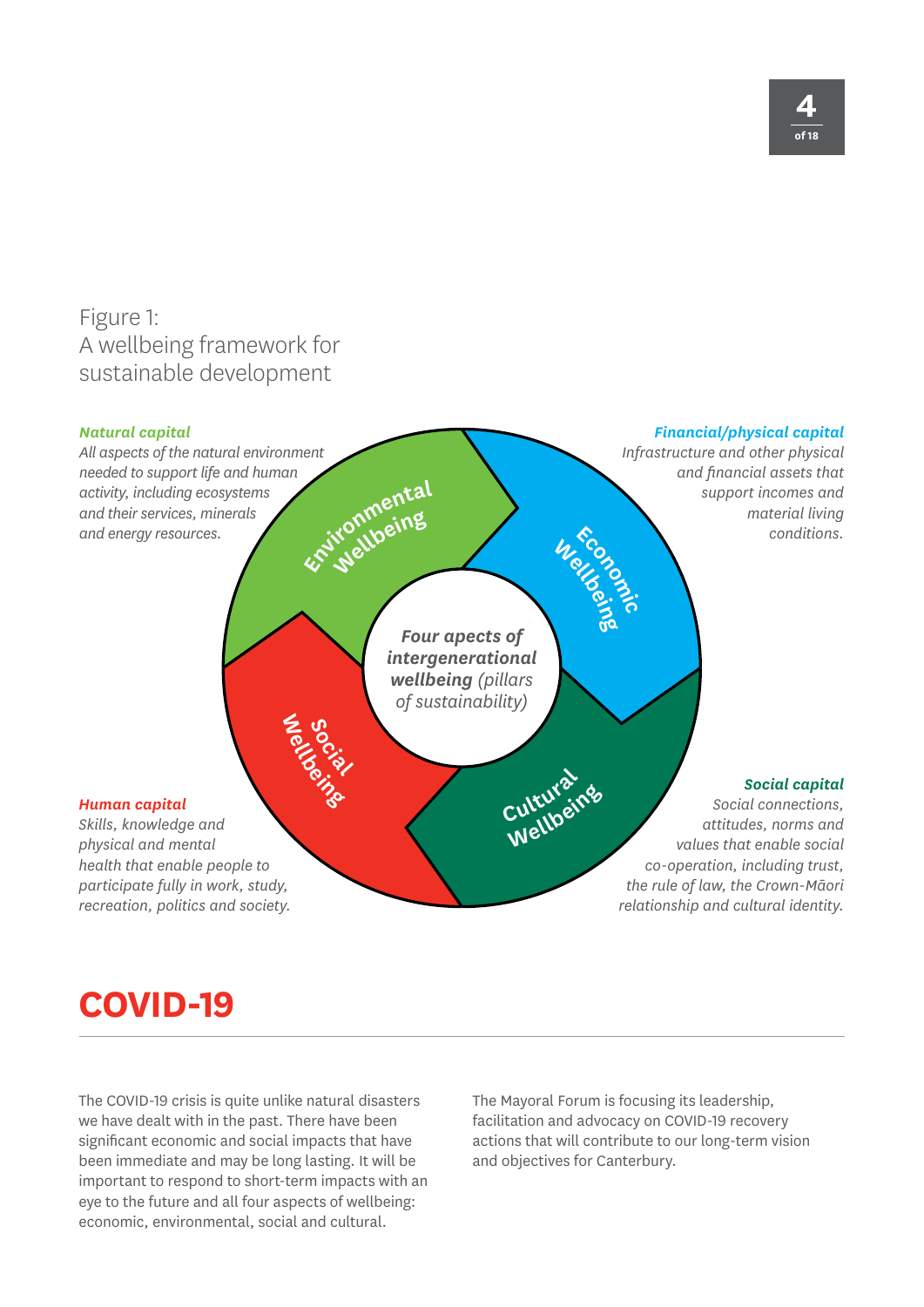## **Our vision and values**

Our vision for Canterbury is **sustainable development** with **shared prosperity**, **resilient communities and proud identity** – see figure 2. Sustainable development meets the needs of the present while safeguarding the Earth system on which the wellbeing of current and future generations depends.

In this we echo the guiding whakataukī of Ngāi Tahu: *Mō tātou, ā, mō kā uri ā muri ake nei—for us and our children after us.*

To expand on this, our vision is that in Canterbury, all of us together:

- **• care for our natural resources to secure both present and future opportunities**
- **• create shared economic prosperity so no one is left behind**
- **• nurture caring, hope and kindness, standing strong together to withstand and adapt to challenges and change**
- **• celebrate our diverse identities and take pride in our common identity as Cantabrians.**



We commit to prudent governance for the future that achieves balance between the four aspects of wellbeing. While we cannot tackle every aspect of wellbeing equally and everywhere at the same time, no single aspect of wellbeing (environmental, economic, social or cultural) is more important than any other.

Standing together for Canterbury, we celebrate a win for any part of the region as a win for the whole region. And during hard times and when disaster strikes, we all pitch in to help. A wise and balanced approach to sustainable development requires 'gifts and gains', recognition of our diverse interests and values, and reaching agreement where we can without pushing for consensus where it does not exist.

### Figure 2: The Mayoral Forum's vision for wellbeing in Canterbury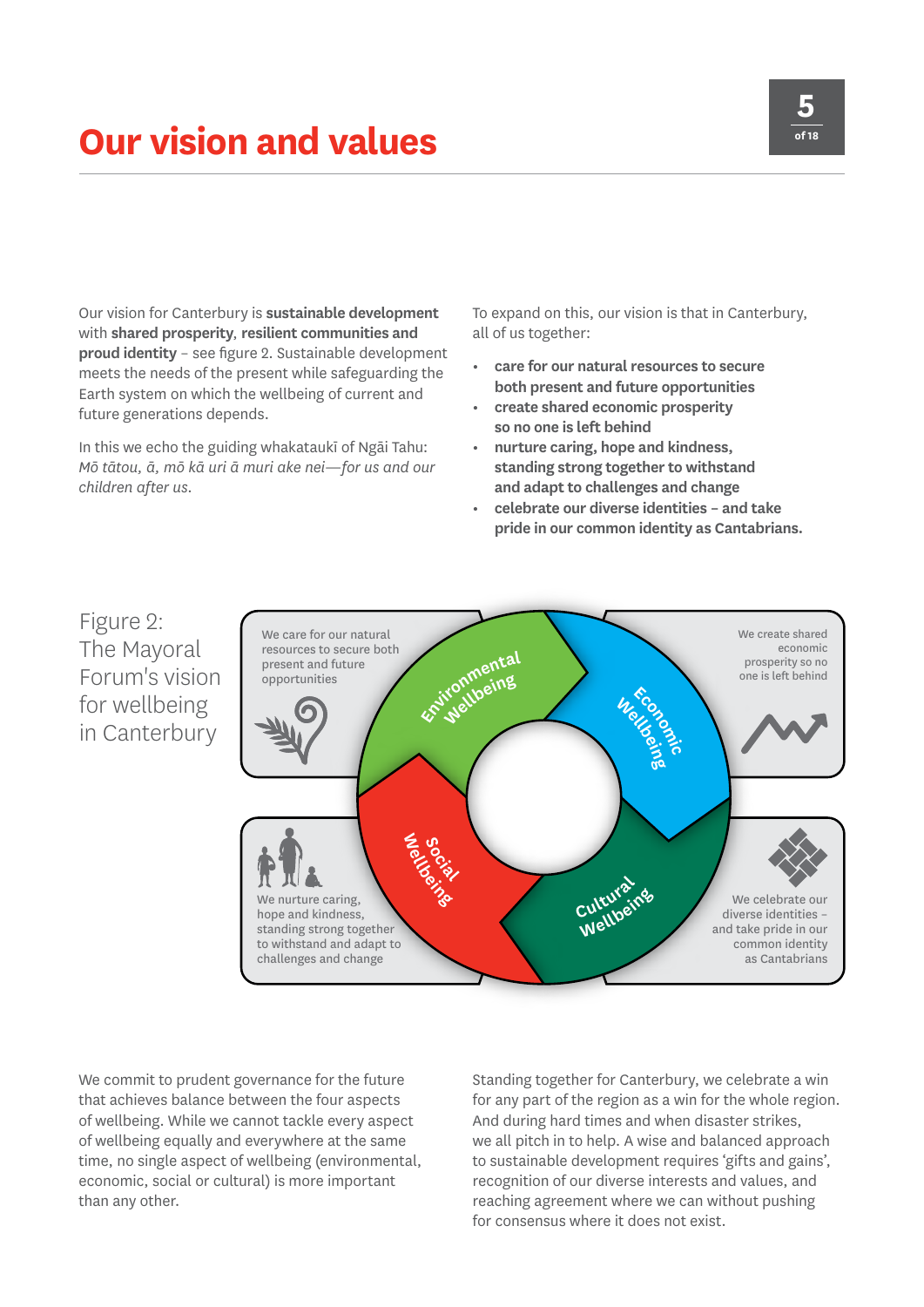## **Our priorities**

To achieve its long-term vision, the Mayoral Forum has identified five priority issues for the Mayoral Forum's leadership, facilitation and advocacy in this local government term:

- **• sustainable environmental management** of our habitats (land, air, water and ecosystems), focusing on land use and freshwater management
- **• shared economic prosperity** through sustainable, value-added primary production, high-value manufacturing, high-value tourism and growing, attracting and retaining a skilled workforce, investment and new businesses
- **• better freight transport options** mode shift to optimise movement of long-distance freight by rail and coastal shipping to improve road safety, decrease carbon emissions and reduce wear and tear on the region's roads
- **• climate change mitigation and adaptation** – reducing our carbon footprint, building community resilience and making our infrastructure as strong as it can be
- **• Three Waters services** securing safe drinkingwater supplies, and ensuring that infrastructure, institutional arrangements and regulation enable the sustainable management of drinking water, wastewater and stormwater in Canterbury.

We used three sets of criteria to narrow a long list of 20 issues (see Appendix 1) down to these five priority issues.

| <b>Importance</b>         | • Is this issue critical to the wellbeing of the region in 5-10 years' time?<br>If we do nothing, will the issue still be important in 5-10 years' time? |
|---------------------------|----------------------------------------------------------------------------------------------------------------------------------------------------------|
|                           | Does this issue have sufficient scale, scope and complexity to require<br>a regional focus?                                                              |
|                           | • Is the issue already being managed effectively by another agency or organisation?                                                                      |
| <b>Democratic mandate</b> | • Is there strong public concern about the issue?<br>Do our councils (elected members) care about the issue?<br>$\bullet$                                |
| Impact                    | Can the Mayoral Forum influence outcomes in a measurable way and if so, how?<br>$\bullet$                                                                |

By selecting five priorities, we do not mean that other issues are unimportant. Some have greater sub-regional than regional significance (for example, public and active transport is primarily an issue for the Greater Christchurch Partnership). Other issues that we focused on in the CREDS between 2015 and 2019 are well on the way to being addressed (for example,

digital connectivity in rural Canterbury). And there are issues that we care about but the Mayoral Forum itself has little or no direct ability to influence (for example, mental health and suicide, and decreasing the proportion of young people who are not in education, employment or training).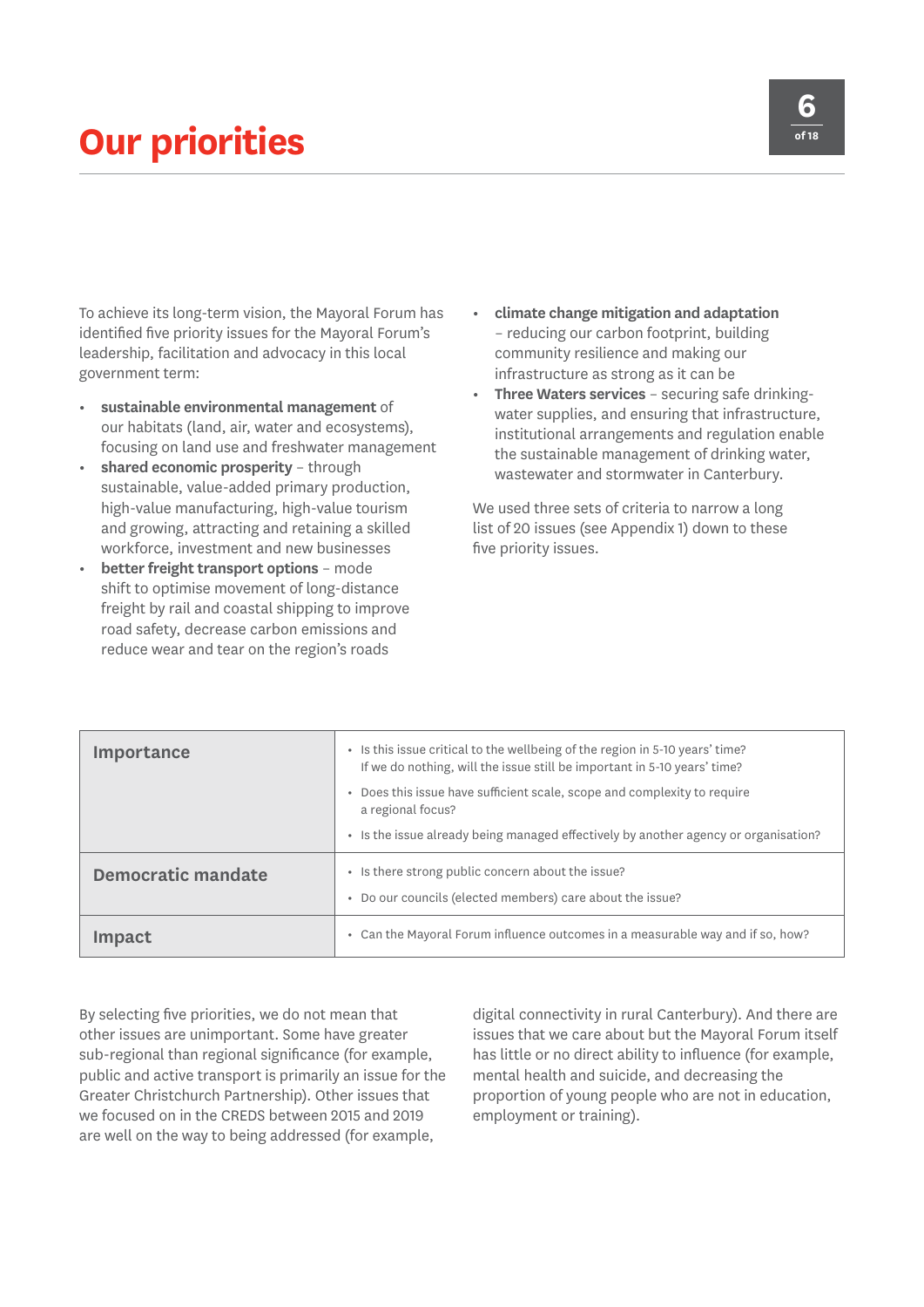# **Why these are our priority issues**

#### **Sustainable environmental management**

Canterbury is New Zealand's largest region by land area. We have:

- **•** 21% of New Zealand's highest quality soils
- **•** 19% of the total area farmed in New Zealand
- **•** around 70% of New Zealand's groundwater
- **•** 64% of the country's irrigated land area
- **•** more than 4,700 lakes and tarns and over 78,000 km of rivers and streams.

Past land use decisions, agricultural intensification since the 1970s and increased urbanisation have, however, increased pressure on the region's rivers, streams and groundwater aquifers, and on indigenous biodiversity.

In 2009, the Mayoral Forum launched the Canterbury Water Management Strategy (CWMS)<sup>5</sup> and continues to oversee its implementation. In 2019, the Forum commissioned the *Fit for the Future* project to develop 2025 and 2030 goals for the ten target areas of the CWMS and a regional work programme to support delivery of the strategy.

The Mayoral Forum can influence outcomes through its governance of the CWMS, local authority responsibilities for environmental management, collaboration between the regional council and territorial authorities and advocacy on central government policy and regulation.

Collectively this work seeks to preserve our rich biodiversity and align with the New Zealand Biodiversity Strategy 2020 and the proposed National Policy Statement on Indigenous Biodiversity.

#### **Shared economic prosperity**

Despite the region's considerable natural advantages, infrastructure, universities and research institutes, Canterbury's GDP per capita and median weekly incomes lag behind the country as a whole. This requires attention to the *structure* of our regional economy. We want to build on our strengths, rather than trying to become something we are not. We also want to ensure that our response to the impact of COVID-19 builds on these strengths and creates better and more sustainable futures. Key pathways will be:

- **•** sustainable, market-responsive, value-added primary production and high-value manufacturing
- **•** high-value tourism (value, not volume)
- **•** ensuring our current and future workforce has the knowledge and skills to take up employment opportunities and generate improved productivity and inclusive prosperity
- **•** attracting new investment and businesses to the region.

Diversifying and adding value to our agricultural production improves market resilience and has potential to reduce environmental impact. Since 2017, the Mayoral Forum has been leading the multi-year Food, Fibre and Innovation Programme (delivered by ChristchurchNZ and the University of Canterbury) to inform, encourage and support valueadded production and high-value manufacturing. This work programme aligns with and contributes to ChristchurchNZ's Food, Fibre and Agritech 'supernode' work programme<sup>6</sup> to create better futures for the people of Christchurch and Canterbury.

<sup>5</sup> [https://www.ecan.govt.nz/your-region/plans-strategies-and-bylaws/canterbury-water-management-strategy/](https://www.ecan.govt.nz/your-region/plans-strategies-and-bylaws/canterbury-water-management-strateg)

<sup>6</sup> <https://www.christchurchnz.com/business/supernodes/food-fibre-and-agritech>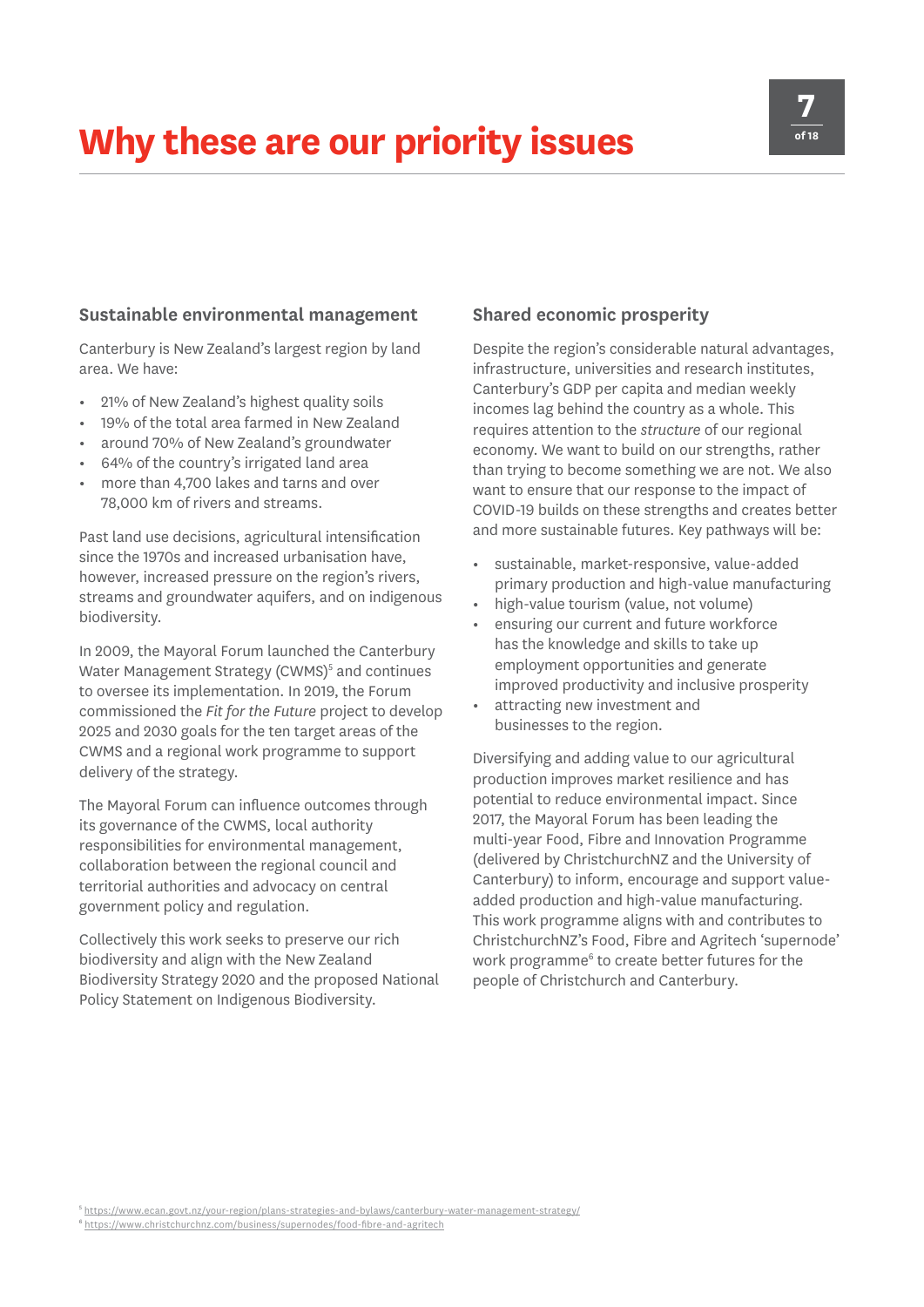With its tertiary education and training organisations, research institutes and a strong tech sector, Canterbury is well positioned for research-informed innovation in sustainable primary production and high-value manufacturing that lift productivity and the prosperity of our region's people and communities. Lifting our profile nationally and globally will attract new business to the region.

Visitor destination management planning that focuses on value rather than volume reduces environmental impact, is easier to manage for districts with high visitor flows but a small ratepayer base, and is more likely to sustain the visitor industry's 'social licence to operate'.

In late 2018, the Mayoral Forum initiated development of a South Island Destination Management Plan. This work continues into the 2020–22 local government term. Our thinking will be informed by the Parliamentary Commissioner for the Environment's December 2019 report on the environmental consequences of projected tourism growth.<sup>7</sup> The impact of COVID-19 on visitor numbers provides an opportunity to reimagine the way tourism operates and will be reflected in the next stages of the South Island Destination Management Plan.

The Mayoral Forum has noted with concern that Canterbury has slightly lower educational attainment levels than the country as a whole. To lift wages and incomes, we need more skilled jobs and skilled workers to fill them — both 'growing our own' and attracting and retaining newcomers through internal and external migration. The Mayoral Forum is closely watching the implementation of the Government's reform of vocational education<sup>8</sup> and advocates with

central government for immigration policies that work for Canterbury, the South Island and New Zealand. Within our communities, we encourage education, training and lifelong learning, pathways from school to work and welcoming communities that include newcomers with openness, gratitude and kindness. We celebrate the richness of our diversity and take pride in our common identity as Cantabrians, old and new.

#### **Better freight transport options**

The Mayoral Forum has consistently advocated for a multi-modal freight network (road, rail, air and coastal shipping) that increases the region's resilience to natural disasters and ensures the efficient movement of freight within Canterbury and the South Island, between the North and South Islands and to our global markets.

Current funding mechanisms, and other factors such as transit time, reliability, door-to-door service and frequency currently incentivise movement of freight by road rather than rail — more than 90% of freight tonnage moves by truck. This impacts on road safety and maintenance, as well as the region's carbon footprint.

The Mayoral Forum has some ability to influence regional land transport planning and investment through collaboration between Canterbury councils, advocacy on the Government Policy Statement on Land Transport 2021 and supporting the Regional Transport Committee to develop a Regional Land Transport Plan 2021–2031.

<sup>7</sup> [https://www.pce.parliament.nz/publications/pristine-popular-imperilled-the-environmental-consequences-of-projected-tourism-growth](https://www.pce.parliament.nz/publications/pristine-popular-imperilled-the-environmental-consequence)

<sup>8</sup> <https://www.tec.govt.nz/rove/reform-of-vocational-education/>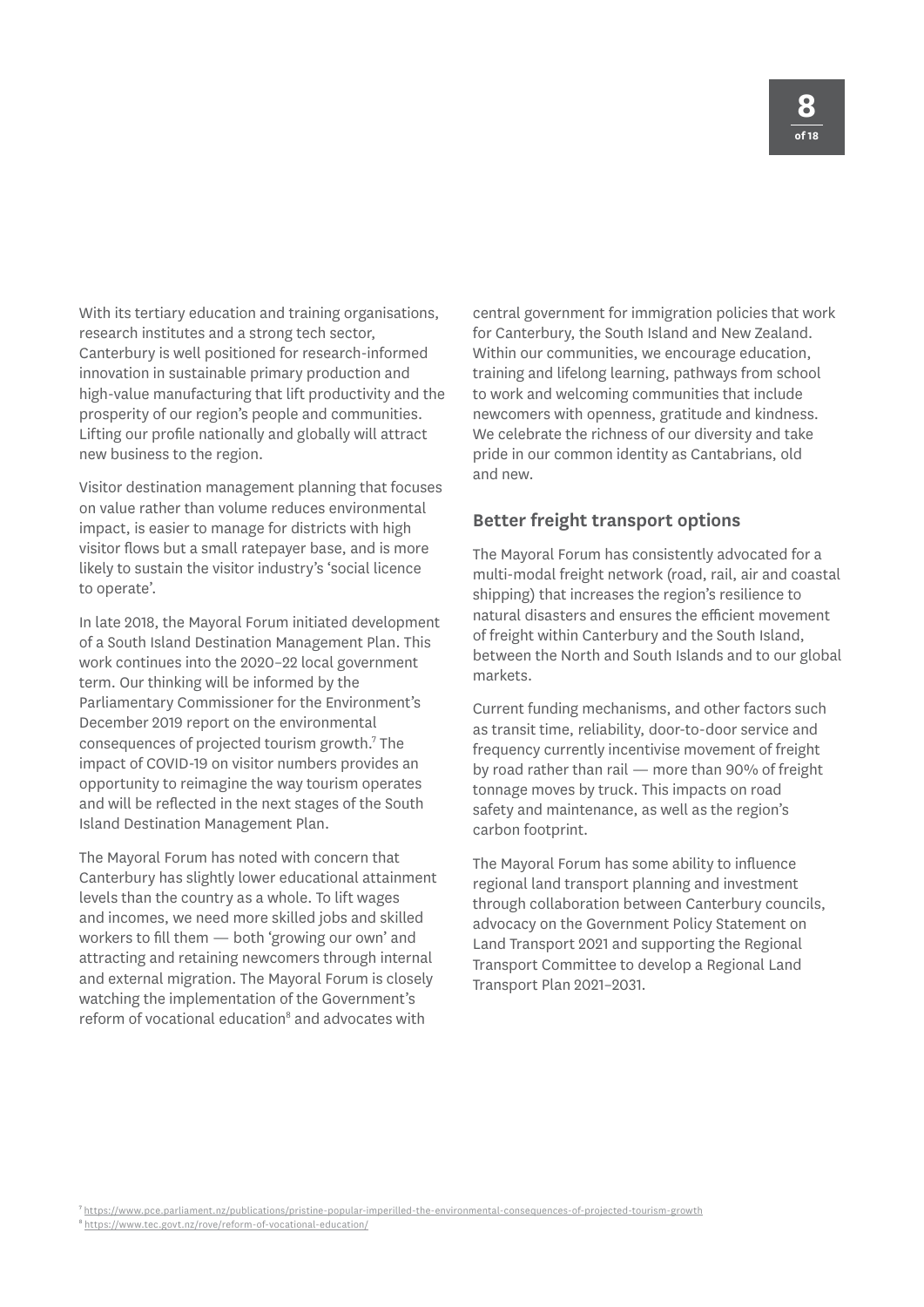#### **Climate change mitigation and adaptation**

Climate change presents significant challenges, risks and opportunities to Canterbury. These impacts are already being seen in more frequent droughts, extreme weather events and flooding, coastal erosion, increased fire risk and a longer fire season, and increasing threats to biodiversity and biosecurity. Opportunities from warmer temperatures, a longer growing season and fewer frosts could result in new crops and markets.

Responding to climate change underpins the priority we give to environmental management and extends to:

- **•** measuring and reducing our own carbon footprint as councils
- **•** contributing to the design of central government policy and regulation and advocating for strong central government leadership through multi-party agreements to minimise political short-termism
- **•** a co-ordinated regional climate change risk assessment
- **•** planning ahead in our Long-Term Plans and 30-year Infrastructure Strategies to make our infrastructure as resilient as it can be
- **•** systematically factoring climate change mitigation and adaptation into the proposed Regional Policy Statement intended to be notified in 2023, and in subsequent District Plan reviews.

#### **Three Waters services**

The August 2016 Havelock North drinking water contamination incident resulted in around 5,500 of the town's 14,000 residents becoming ill with *Campylobacteriosis*. Some 45 were subsequently hospitalised. It is possible that the outbreak contributed to three deaths, and an unknown number of residents continue to suffer health complications.

As part of its Three Waters Review, the Government has passed legislation to enable *Taumata Arowai*, the new water services regulator. The Government is currently working with local government to review service delivery and funding arrangements and economic regulation of Three Waters services.

Security of drinking-water supplies (particularly the question of mandatory chlorination, and concern to protect drinking-water supplies from infiltration of nitrates), infrastructure development and maintenance, and arrangements for the delivery and regulation of Three Waters services is an urgent and pressing concern for Canterbury councils, with significant long-term implications. We will continue to work together to provide a co-ordinated response and improved practices to the delivery of water services for our communities, and advocate for a Three Waters regulatory system that utilises risk- and evidencebased intervention to ensure the safe and efficient delivery of water services, and accountability to our communities.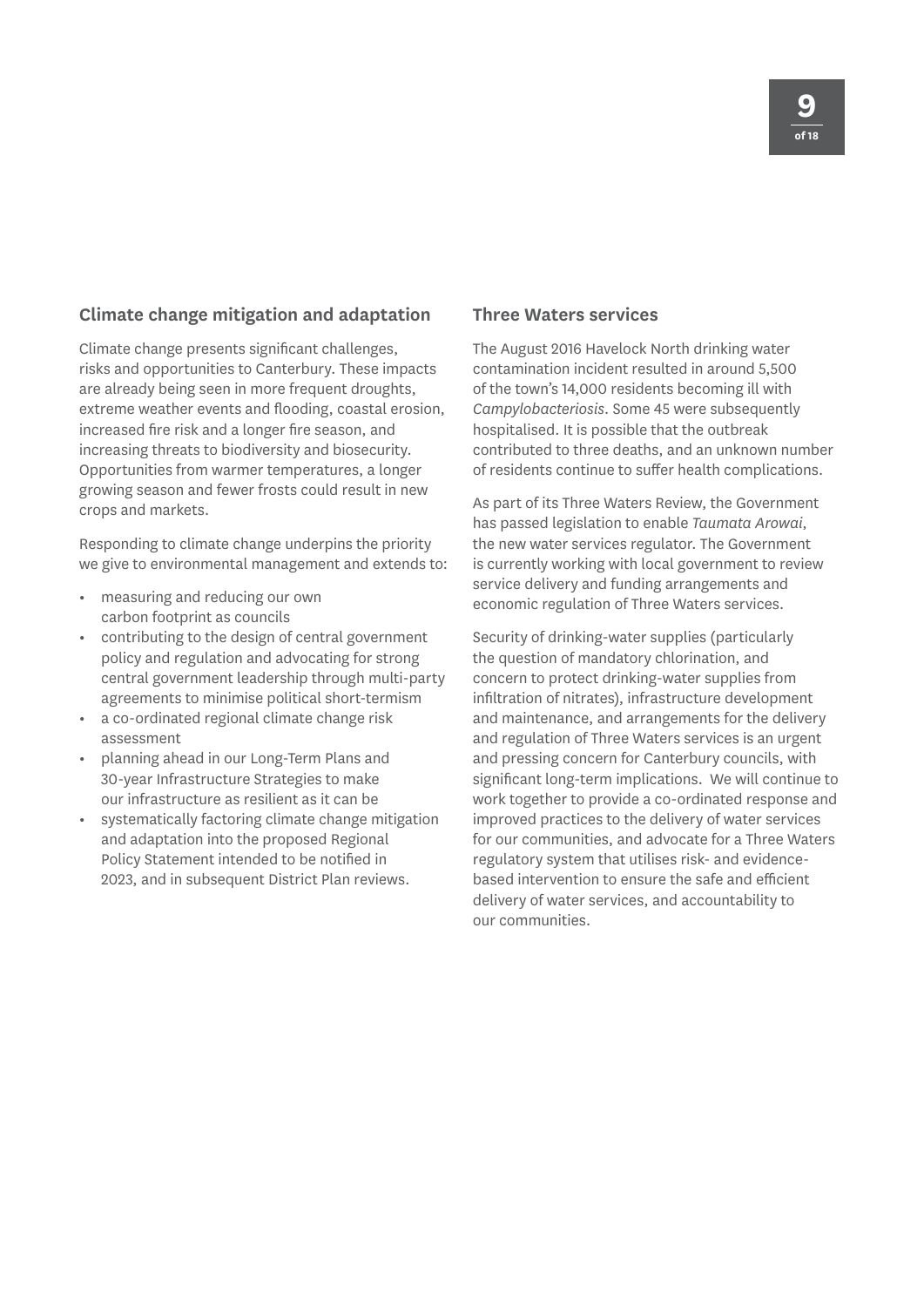| <b>Priority Issue</b>                                                                              | Objective                                                                                         | <b>Action</b>                                                                                                                                                                                                                                          | Monitoring                                                                                                                                                             |
|----------------------------------------------------------------------------------------------------|---------------------------------------------------------------------------------------------------|--------------------------------------------------------------------------------------------------------------------------------------------------------------------------------------------------------------------------------------------------------|------------------------------------------------------------------------------------------------------------------------------------------------------------------------|
| Sustainable<br>environmental<br>management of<br>our habitats                                      | Renew community<br>acceptance and<br>commitment to the<br>Canterbury Water<br>Management Strategy | Request the Regional Committee to<br>work with CWMS partners to re-engage<br>communities and stakeholders on actions<br>undertaken to deliver the CWMS across<br>the region in order to maintain and nurture<br>commitment to the delivery of the CWMS | Progress report on joint<br>actions undertaken to deliver<br>the CWMS across Canterbury<br>by December 2021                                                            |
|                                                                                                    |                                                                                                   |                                                                                                                                                                                                                                                        | <b>CWMS Regional Committee</b><br>reports on progress towards<br>the 2025 and 2030 goals<br>by June 2022                                                               |
|                                                                                                    |                                                                                                   | Advocate with Government to<br>address the region's interests in<br>investment decisions to support the<br>Government's Freshwater Package                                                                                                             | Canterbury's interests are<br>evident in investment decisions<br>related to the Government's<br>Freshwater Package                                                     |
|                                                                                                    |                                                                                                   | Oversee a review of the Canterbury<br>Biodiversity Strategy 2008 to ensure<br>alignment with the New Zealand<br>Biodiversity Strategy 2020 and the<br>proposed National Policy Statement<br>on Indigenous Biodiversity                                 | Canterbury Biodiversity<br>Strategy update commenced<br>by 30 June 2021                                                                                                |
| <b>Shared economic</b><br>improved economic<br>prosperity<br>and social wellbeing<br>in Canterbury | Inclusive prosperity and                                                                          | Advocate for the transition of secondary<br>students to work and/or further study<br>and training                                                                                                                                                      | Monitor the NEET rate<br>in Canterbury                                                                                                                                 |
|                                                                                                    |                                                                                                   | Advocate with Government for education<br>and immigration policies that deliver a<br>skilled workforce now and into the future                                                                                                                         |                                                                                                                                                                        |
|                                                                                                    |                                                                                                   | Facilitate a forum of key regional<br>education and training agencies to<br>enable the exchange of ideas and<br>information and support collaboration                                                                                                  | Forum meets at least<br>twice each year                                                                                                                                |
|                                                                                                    |                                                                                                   | Advocate for the safe return of<br>international students post-COVID-19                                                                                                                                                                                |                                                                                                                                                                        |
|                                                                                                    |                                                                                                   | Monitor and provide input to<br>ChristchurchNZ's work programme on<br>supernodes, especially Food, Fibre and<br>Agritech, including attracting investment<br>and new businesses to Canterbury                                                          | Delivery and reporting of<br>Food and Fibre Innovation<br>Programme contract with MBIE                                                                                 |
|                                                                                                    |                                                                                                   |                                                                                                                                                                                                                                                        | Continue to invite the CE<br>of ChristchuchNZ to attend<br>Mayoral Forum meetings to<br>align economic development<br>thinking and activity for<br>the city and region |
|                                                                                                    |                                                                                                   | Seek support from the rest of the South<br>Island to progress to Stage 2 of the South<br><b>Island Destination Management Plan</b>                                                                                                                     | A decision on whether<br>to progress to Stage 2 is<br>made by 31 Dec 2020                                                                                              |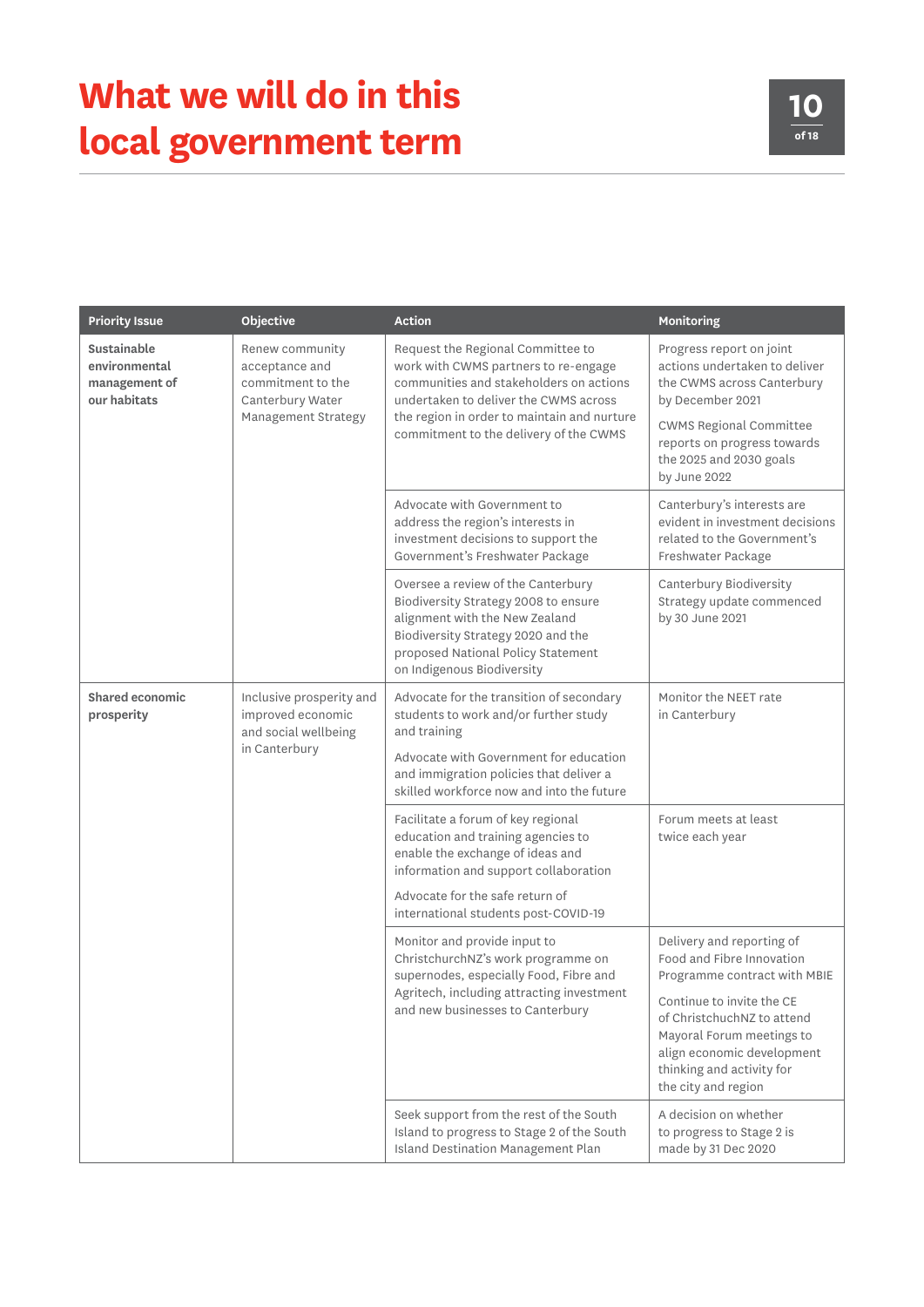| <b>Priority Issue</b>                                                                                                                                                                                                                     | Objective                                                                                                                        | <b>Action</b>                                                                                                                                                                                                                                                           | Monitoring                                                                                                                                                                                  |
|-------------------------------------------------------------------------------------------------------------------------------------------------------------------------------------------------------------------------------------------|----------------------------------------------------------------------------------------------------------------------------------|-------------------------------------------------------------------------------------------------------------------------------------------------------------------------------------------------------------------------------------------------------------------------|---------------------------------------------------------------------------------------------------------------------------------------------------------------------------------------------|
| <b>Better freight</b><br>transport options<br>by rail and coastal<br>shipping to improve<br>road safety, decrease<br>on the region's roads                                                                                                | Optimised movement<br>of long-distance freight                                                                                   | Actively participate on the Canterbury<br>Regional Transport Committee and<br>the development of the Canterbury<br>Regional Transport Plan 2021                                                                                                                         | Mayoral representation on<br>the Canterbury Regional<br>Transport Committee                                                                                                                 |
|                                                                                                                                                                                                                                           | carbon emissions and<br>reduce wear and tear                                                                                     | Clearly communicate to the Regional<br>Land Transport Committee the<br>Mayoral Forum's desire that the new<br>Regional Land Transport Plan provide<br>a planning and investment framework<br>that results in greater efficiency and<br>resilience for freight transport | Regional Land Transport Plan<br>2021 reflects the Mayoral<br>Forum's desires for better<br>freight transport options                                                                        |
|                                                                                                                                                                                                                                           |                                                                                                                                  | Collaborate with South Island chairs<br>of the Regional Land Transport<br>Committees to drive multi-modal<br>transport planning investment in all<br>Regional Land Transport Plans                                                                                      | Regional Land Transport<br>Plans reflect the Mayoral<br>Forum's desire for better<br>freight transport options                                                                              |
|                                                                                                                                                                                                                                           |                                                                                                                                  | Advocate with Government for investment<br>in multi-modal transport outcomes,<br>especially moving more long-distance<br>freight by rail and coastal shipping                                                                                                           | <b>Future Government Policy</b><br>Statements and investment<br>decisions reflect the Mayoral<br>Forum's views on multi-<br>modal transport outcomes                                        |
| Climate change<br>Build capacity and<br>influence to understand<br>mitigation and<br>adaptation<br>climate impacts, risks<br>and opportunities<br>and incorporate these<br>into regional planning<br>documents and<br>community awareness |                                                                                                                                  | Complete our first regional climate change<br>risk assessment, aligned with the national<br>climate change assessment, and identify<br>critical gaps in our adaptation planning                                                                                         | Progress Stages 2 and 3 of<br>the Climate Change Risk<br>Assessment by 30 June 2021                                                                                                         |
|                                                                                                                                                                                                                                           | Encourage all Canterbury local authorities<br>to complete carbon footprint assessments,<br>to inform action plans for reductions | All Canterbury local authorities<br>are encouraged and supported<br>to commission council carbon<br>footprint assessments<br>by 31 December 2020                                                                                                                        |                                                                                                                                                                                             |
|                                                                                                                                                                                                                                           |                                                                                                                                  | Encourage Environment Canterbury to<br>factor climate change mitigation and<br>adaptation into the new Canterbury<br>Regional Policy Statement                                                                                                                          | The Forum communicates to<br>Environment Canterbury by<br>30 June 2021 its concern that<br>climate change mitigation and<br>adaptation be addressed in the<br>new Regional Policy Statement |
| <b>Three Waters services</b><br>Three Waters services<br>in Canterbury                                                                                                                                                                    | Sustainable delivery of                                                                                                          | Review Three Waters service delivery<br>arrangements across Canterbury Councils                                                                                                                                                                                         | First stage of the Three Waters<br>Service Delivery review<br>completed by 30 June 2021                                                                                                     |
|                                                                                                                                                                                                                                           |                                                                                                                                  | Advocate a Three Waters regulatory<br>system that utilises risk- and evidence-<br>based interventions to ensure the safe<br>and efficient delivery of water services                                                                                                    | <b>Future Government decisions</b><br>on Three Waters reflect the<br>Mayoral Forum's views on the<br>safe and efficient delivery of<br>water services for Canterbury                        |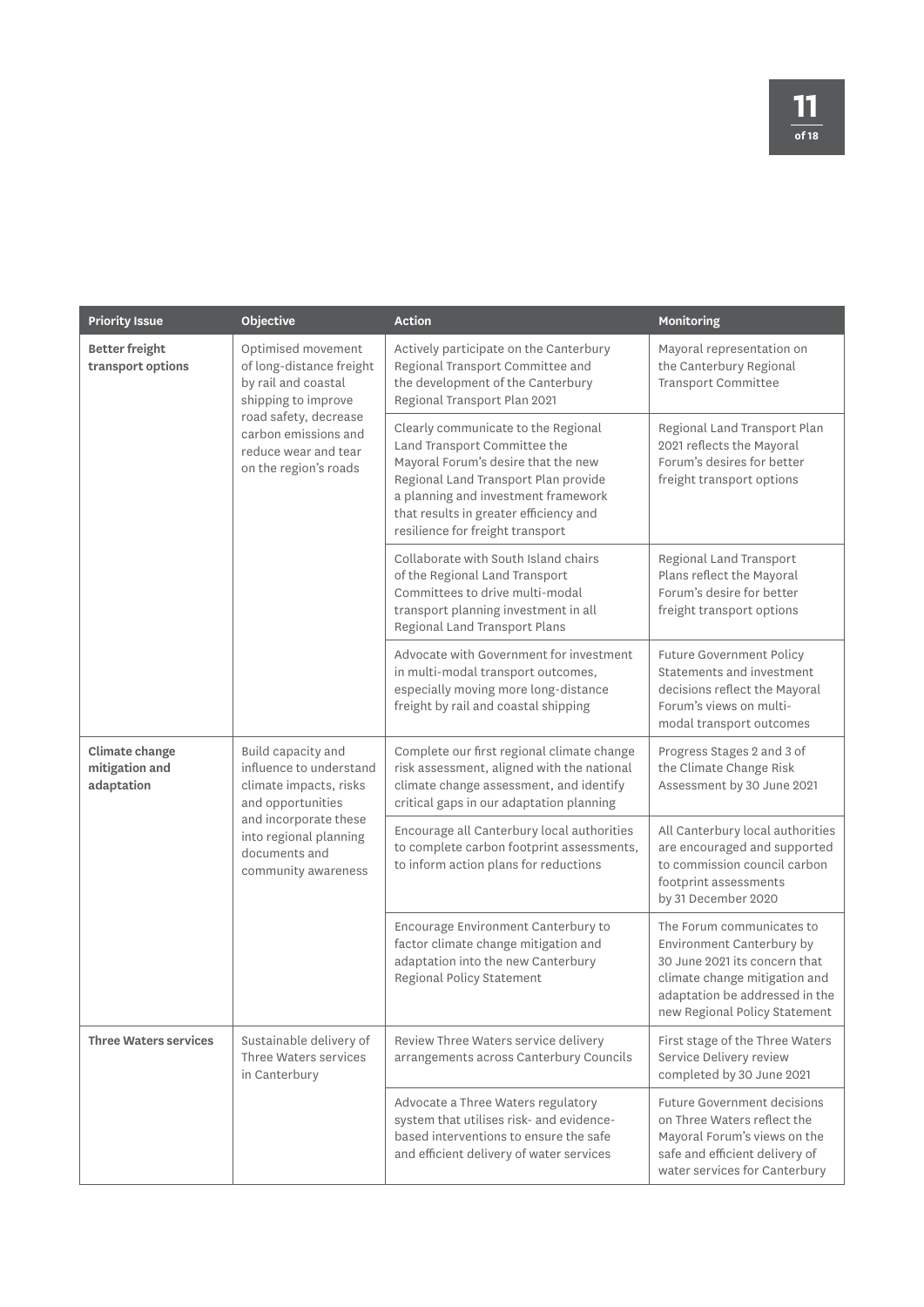# **Monitoring and reporting**

Actions to implement the Mayoral Forum's Plan for Canterbury will be included in the three-year work programme of the Canterbury Chief Executives Forum and reported to the Mayoral Forum quarterly. We will provide updates at least quarterly on our website at <https://canterburymayors.org.nz/>.

We will review progress annually against nationally comparable indicators and, to the extent that our regional data permit this, against relevant indicators for the UN Sustainable Development Goals (see Appendix 2).

Environment Canterbury publishes a biennial report on progress in achieving targets of the Canterbury Water Management Strategy.<sup>9</sup>

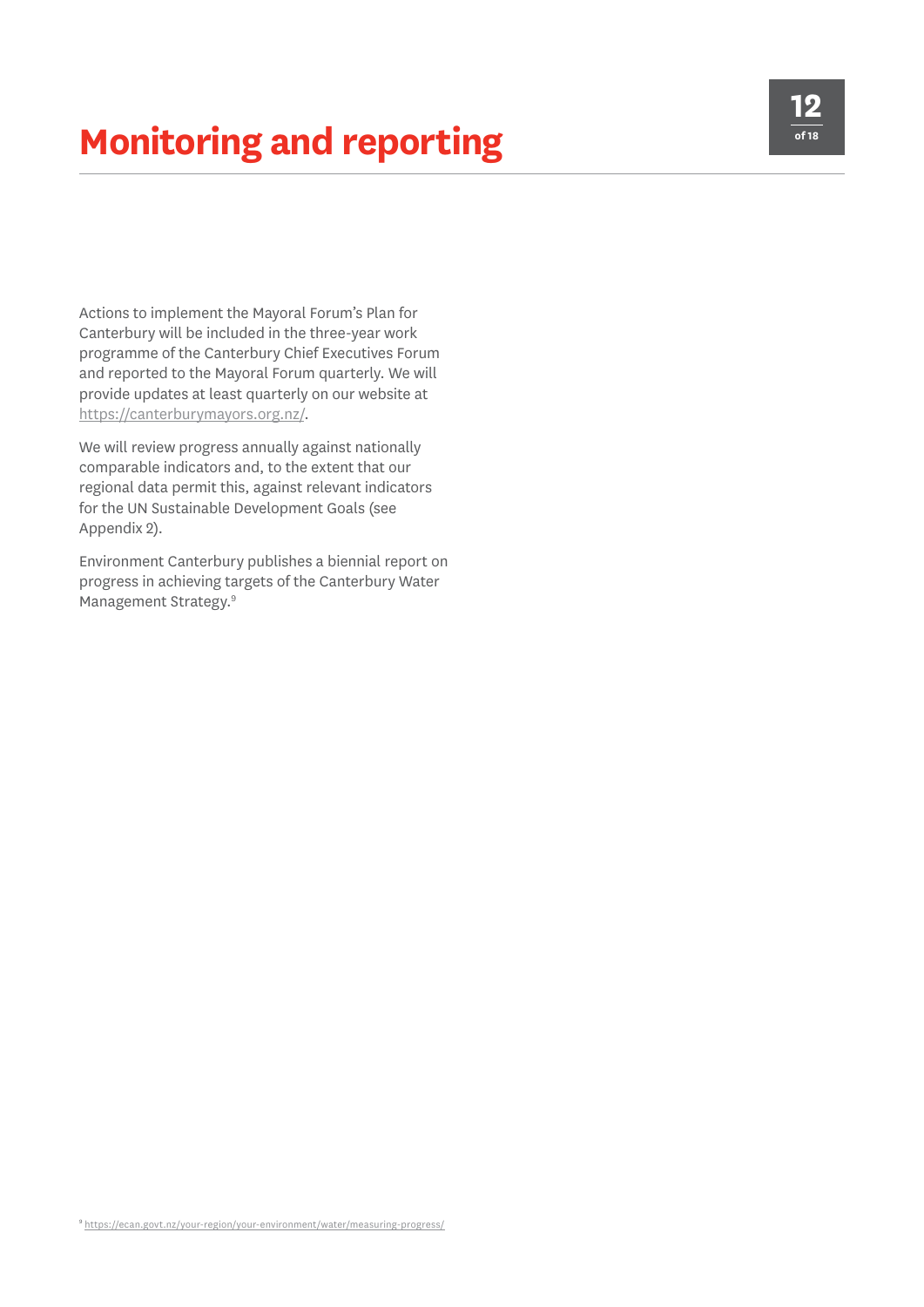### *Appendix 1: Our long list of issues and opportunities for Canterbury*



*This long list was derived from* Canterbury 2019: An overview *(August 2019) and discussions by the Mayoral Forum in January, August and November 2019.*

| <b>Issue</b>                                                                                                                                                             | <b>Wellbeing / Capital</b>                                                    |
|--------------------------------------------------------------------------------------------------------------------------------------------------------------------------|-------------------------------------------------------------------------------|
| Environmental management: the quality of our habitats (land, waters<br>and ecosystems), especially freshwater management                                                 | Environmental / Natural<br>Cultural / Social                                  |
| Security of drinking-water supplies and delivery of Three Waters<br>Services (drinking water, wastewater, stormwater)                                                    | Environmental / Natural<br>Social / Human<br>Economic / Financial-Physical    |
| Resilience to drought and other climate change impacts<br>(water storage and distribution infrastructure)                                                                | Environmental / Natural<br>Economic / Financial-Physical                      |
| Land use planning and protection of versatile land for food production                                                                                                   | Environmental / Natural<br>Economic / Financial-Physical                      |
| Maintaining and improving biodiversity                                                                                                                                   | Environmental / Natural<br>Economic / Financial-Physical<br>Cultural / Social |
| Natural hazards and contaminated land                                                                                                                                    | Environmental / Natural                                                       |
| Climate change adaptation - making our infrastructure as strong as it can be                                                                                             | Environmental / Natural<br>Economic / Financial-Physical                      |
| Integrated, multi-modal regional transport planning and investment that<br>optimise movement of freight by rail and coastal shipping                                     | Economic / Financial-Physical                                                 |
| Resilience and future proofing of the regional transport network, including public/active transport                                                                      | Economic / Financial-Physical<br>Environmental / Natural<br>Social / Human    |
| Digital connectivity in rural Canterbury                                                                                                                                 | Economic / Financial-Physical<br>Social / Human                               |
| Lift economic wellbeing in Canterbury by diversifying sustainable, value-<br>added agricultural production and high-value manufacturing                                  | Economic / Financial-Physical<br>Environmental / Natural                      |
| Sustainable, high-value tourism that improves outcomes across all four aspects of wellbeing                                                                              | Economic / Financial-Physical<br>Environmental / Natural                      |
| Improved provision of social and affordable housing in Canterbury                                                                                                        | Economic / Financial-Physical<br>Social / Human                               |
| Attract and retain skilled workers through internal and external migration                                                                                               | Social / Human<br>Economic / Financial-Physical                               |
| Good settlement outcomes for former refugees and new migrants                                                                                                            | Social / Human<br>Economic / Financial-Physical<br>Cultural / Social          |
| Increasing the proportion of skilled and highly skilled jobs in Canterbury                                                                                               | Social / Human<br>Economic / Financial-Physical                               |
| Maintaining the unemployment and youth NEET rates at or below national rates                                                                                             | Social / Human<br>Economic / Financial-Physical                               |
| Increasing the % of school leavers with NCEA Level 2 or above and increase the educational<br>attainment of the adult population through lifelong education and training | Social / Human<br>Economic / Financial-Physical                               |
| Improve mental health and reduce suicide rates in Canterbury                                                                                                             | Social / Human<br>Economic / Financial-Physical                               |
| Equitable social and economic outcomes for all population groups                                                                                                         | Cultural / Social<br>Economic / Financial-Physical                            |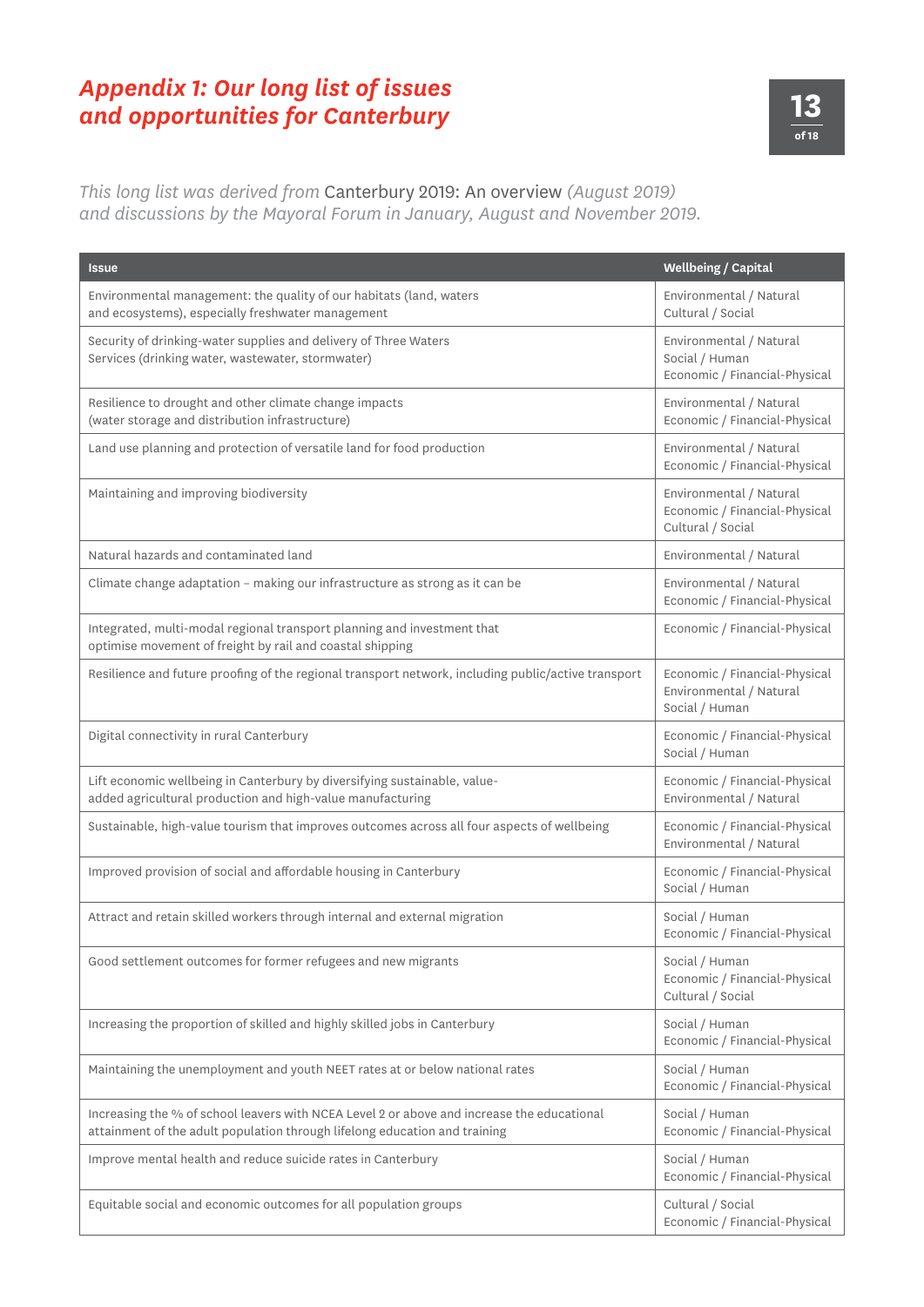# **14** *Appendix 2: Mayoral Forum priorities, wellbeing and sustainable development*

*This appendix summarises how each of our priorities contributes to the wellbeing of Canterbury, its people and communities. The Canterbury Mayoral Forum supports the UN Sustainable Development Goals.10 Our Plan for Canterbury will help New Zealand achieve the Goals.*

#### **Sustainable environmental management**

The goals of the Canterbury Water Management Strategy cover all four aspects of wellbeing (environmental, economic, social and cultural) and relate to stocks and flows in our natural capital (Living Standards Framework). Stop banks for river and flood management represent important physical capital in Canterbury for which councils are directly responsible. Water distribution infrastructure is privately owned but regulated by local government.

Managing the quality of our habitats in our land, waters and ecosystem contributes to achieving the following Sustainable Development Goals and Targets.

| Goal                                                                                                                                                                                      | <b>Target</b>                                                                                                                                                                                                                                                   | <b>Indicators</b>                                                                                                                                                                             |
|-------------------------------------------------------------------------------------------------------------------------------------------------------------------------------------------|-----------------------------------------------------------------------------------------------------------------------------------------------------------------------------------------------------------------------------------------------------------------|-----------------------------------------------------------------------------------------------------------------------------------------------------------------------------------------------|
| <b>CLEAN WATER<br/>AND SANITATION</b>                                                                                                                                                     | 6.4 By 2030, substantially increase<br>water-use efficiency across all sectors<br>and ensure sustainable withdrawals<br>and supply of freshwater to address<br>water scarcity and substantially<br>reduce the number of people<br>suffering from water scarcity | 6.4.1 Change in water-use<br>efficiency over time<br>6.4.2 Level of water stress: freshwater<br>withdrawal as a proportion of<br>available freshwater resources                               |
| 6.0 Ensure availability and sustainable<br>management of water and sanitation<br>for all (see also Security of drinking<br>water supplies and delivery of<br>Three Waters services below) | 6.4 By 2030, substantially increase<br>water-use efficiency across all sectors<br>and ensure sustainable withdrawals<br>and supply of freshwater to address<br>water scarcity and substantially<br>reduce the number of people<br>suffering from water scarcity | 6.4.1 Change in water-use<br>efficiency over time<br>6.4.2 Level of water stress: freshwater<br>withdrawal as a proportion of<br>available freshwater resources                               |
|                                                                                                                                                                                           | 6.5 By 2030, implement integrated<br>water resources management at all<br>levels, including through transboundary<br>cooperation as appropriate                                                                                                                 | 6.5.1 Degree of integrated water resources<br>management implementation (0-100)                                                                                                               |
|                                                                                                                                                                                           | 6.6 By 2020, protect and restore<br>water-related ecosystems, including<br>mountains, forests, wetlands,<br>rivers, aquifers and lakes                                                                                                                          | 6.6.1 Change in the extent of water-<br>related ecosystems over time                                                                                                                          |
|                                                                                                                                                                                           | 6.B Support and strengthen<br>the participation of local<br>communities in improving water<br>and sanitation management                                                                                                                                         | 6.B.1 Proportion of local administrative<br>units with established and operational<br>policies and procedures for<br>participation of local communities in<br>water and sanitation management |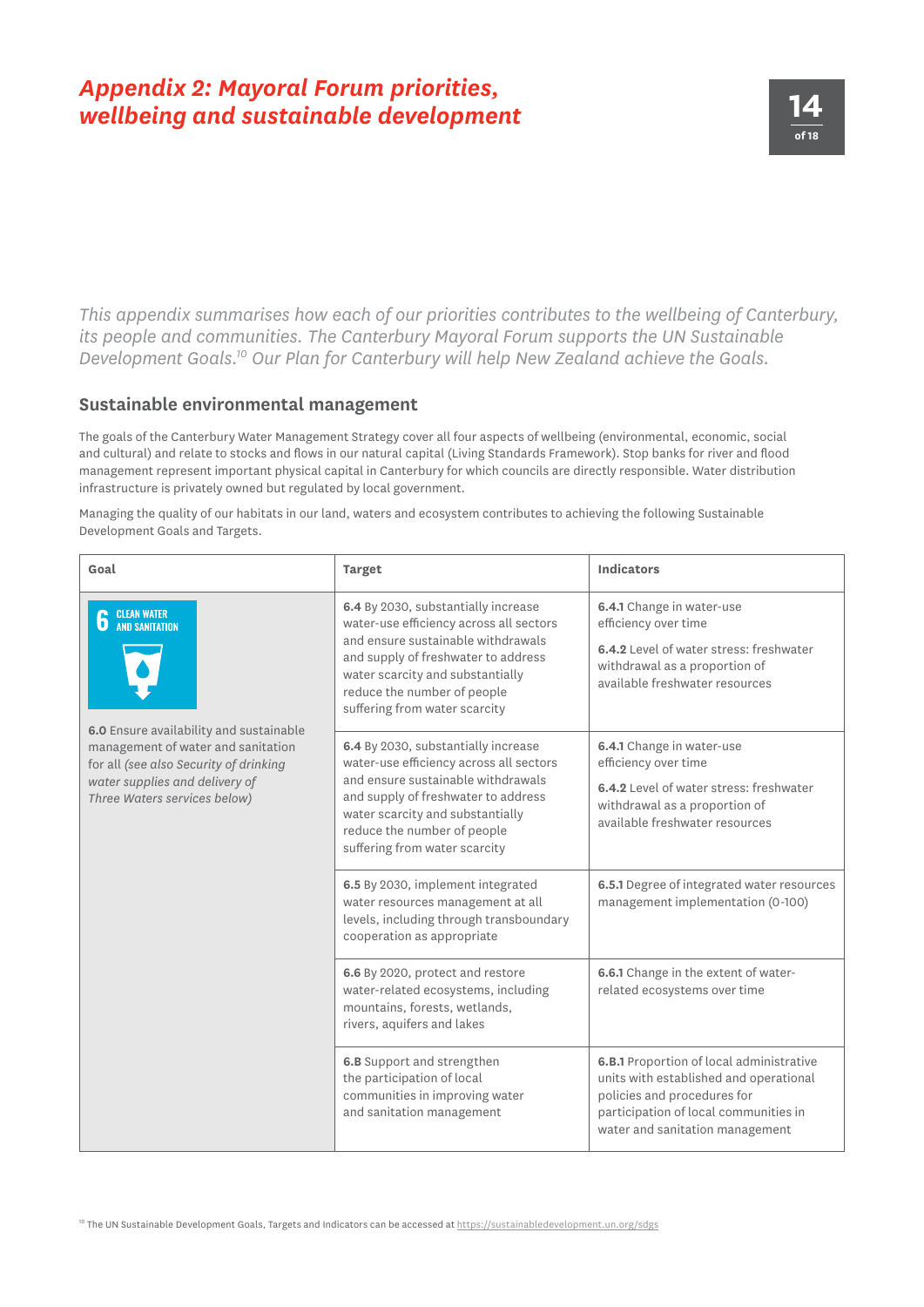| Goal                                                                                                                                                                                                          | <b>Target</b>                                                                                                                                                                                                                                                                 | <b>Indicators</b>                                                                                                                                                                                                          |
|---------------------------------------------------------------------------------------------------------------------------------------------------------------------------------------------------------------|-------------------------------------------------------------------------------------------------------------------------------------------------------------------------------------------------------------------------------------------------------------------------------|----------------------------------------------------------------------------------------------------------------------------------------------------------------------------------------------------------------------------|
|                                                                                                                                                                                                               | 15.1 By 2020, ensure the conservation,<br>restoration and sustainable use of<br>terrestrial and inland freshwater<br>ecosystems and their services, in<br>particular forests, wetlands, mountains<br>and drylands, in line with obligations<br>under international agreements | <b>15.1.1</b> Forest area as a proportion<br>of total land area<br><b>15.1.2</b> Proportion of important<br>sites for terrestrial and freshwater<br>biodiversity that are covered by<br>protected areas, by ecosystem type |
| 15.0 Protect, restore and promote<br>sustainable use of terrestrial ecosystems,<br>sustainably manage forests, combat<br>desertification, and halt and reverse land<br>degradation and halt biodiversity loss | <b>15.5</b> Take urgent and significant action<br>to reduce the degradation of natural<br>habitats, halt the loss of biodiversity<br>and, by 2020, protect and prevent the<br>extinction of threatened species                                                                | 15.5.1 Red List Index <sup>11</sup>                                                                                                                                                                                        |

### **Shared economic prosperity**

Our actions to encourage and support value-added primary production, high-value manufacturing and tourism and a skilled workforce contribute directly to economic, environmental and social aspects of wellbeing and enable cultural wellbeing. Our advocacy for inclusive prosperity reflects our vision that no one will be left behind.

Our actions will also contribute to achieving the following Sustainable Development Goals and Targets.

| Goal                                                                                                                                        | <b>Target</b>                                                                                                                                                                                                                                                                                                                                                                      | <b>Indicators</b>                                                                                                                                                                                                                             |
|---------------------------------------------------------------------------------------------------------------------------------------------|------------------------------------------------------------------------------------------------------------------------------------------------------------------------------------------------------------------------------------------------------------------------------------------------------------------------------------------------------------------------------------|-----------------------------------------------------------------------------------------------------------------------------------------------------------------------------------------------------------------------------------------------|
| N <sub>0</sub><br><b>POVERTY</b><br>1.0 End poverty in all its forms everywhere                                                             | 1.2 By 2030, reduce at least by half<br>the proportion of men, women<br>and children of all ages living<br>in poverty in all its dimensions<br>according to national definitions                                                                                                                                                                                                   | <b>1.2.1</b> Proportion of population living below<br>the national poverty line, by sex and age<br>1.2.2 Proportion of men, women<br>and children of all ages living<br>in poverty in all its dimensions<br>according to national definitions |
| <b>ZERO</b><br>$\mathbb Z$ HUNGER<br>2.0 End hunger, achieve food<br>security and improved nutrition and<br>promote sustainable agriculture | 2.4 By 2030, ensure sustainable food<br>production systems and implement<br>resilient agricultural practices that<br>increase productivity and production,<br>that help maintain ecosystems, that<br>strengthen capacity for adaptation<br>to climate change, extreme weather,<br>drought, flooding and other<br>disasters and that progressively<br>improve land and soil quality | 2.4.1 Proportion of agricultural area under<br>productive and sustainable agriculture                                                                                                                                                         |

10 The International Union for Conservation of Nature developed the Red List Index to show trends in overall extinction risk for species and provide an indicator that is used by governments to track their progress in achieving targets that reduce biodiversity loss.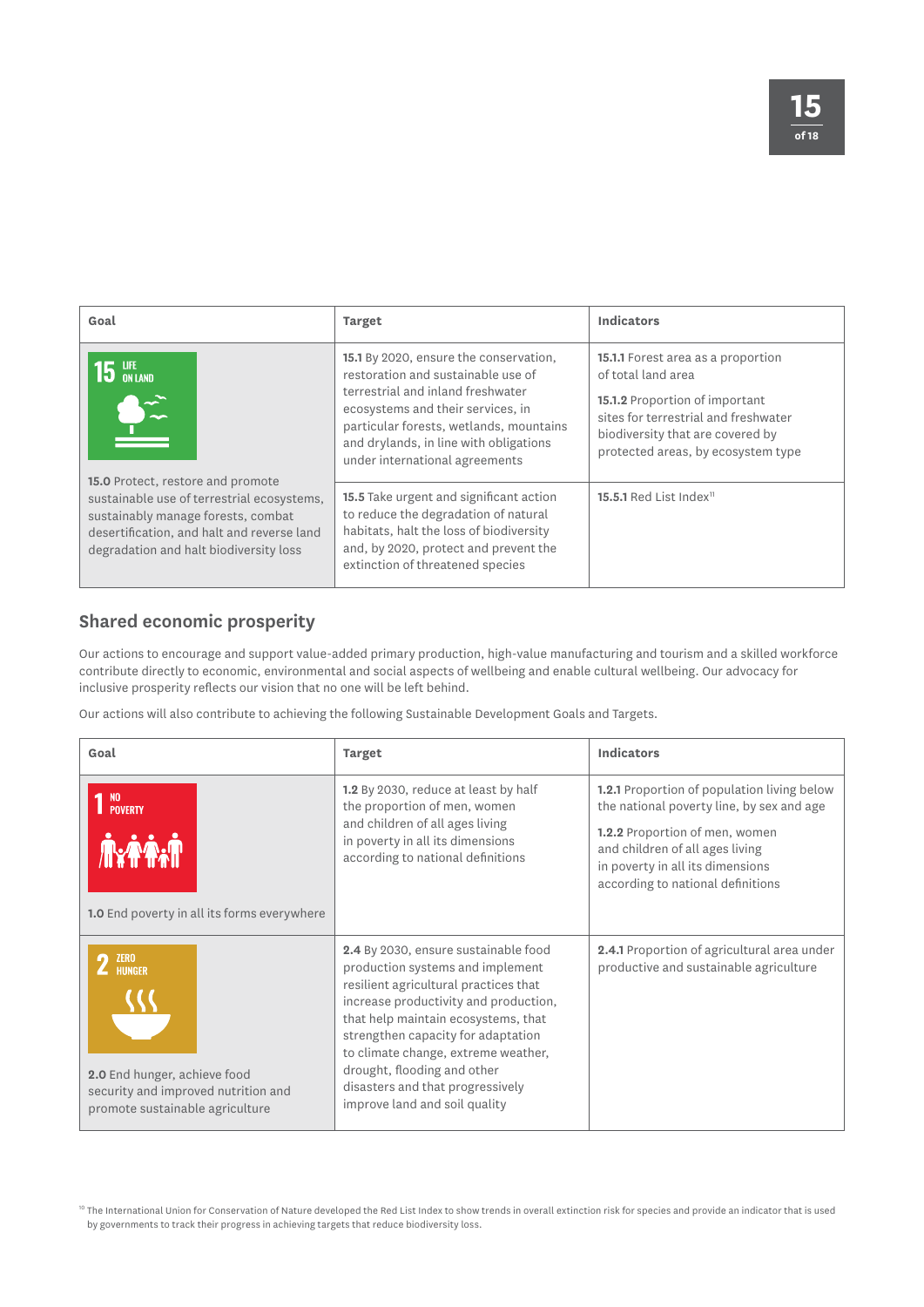| Goal                                                                                                                              | <b>Target</b>                                                                                                                                                                                                                                                                                                                                  | <b>Indicators</b>                                                                                                                                                                                                               |
|-----------------------------------------------------------------------------------------------------------------------------------|------------------------------------------------------------------------------------------------------------------------------------------------------------------------------------------------------------------------------------------------------------------------------------------------------------------------------------------------|---------------------------------------------------------------------------------------------------------------------------------------------------------------------------------------------------------------------------------|
| QUALITY<br>EDUCATION                                                                                                              | 4.3 By 2030, ensure equal access<br>for all women and men to affordable<br>and quality technical, vocational and<br>tertiary education, including university                                                                                                                                                                                   | 4.3.1 Participation rate of youth<br>and adults in formal and non-<br>formal education and training in<br>the previous 12 months, by sex                                                                                        |
| 4.0 Ensure inclusive and equitable<br>quality education and promote lifelong<br>learning opportunities for all                    | 4.4 By 2030, substantially increase<br>the number of youth and adults who<br>have relevant skills, including technical<br>and vocational skills, for employment,<br>decent jobs and entrepreneurship                                                                                                                                           | 4.4.1 Proportion of youth and adults<br>with information and communications<br>technology (ICT) skills, by type of skill                                                                                                        |
| DECENT WORK AND<br>ECONOMIC GROWTH<br>O                                                                                           | 8.2 Achieve higher levels of economic<br>productivity through diversification,<br>technological upgrading and innovation,<br>including through a focus on high-value-<br>added and labour-intensive sectors                                                                                                                                    | 8.2.1 Annual growth rate of real<br>GDP per employed person                                                                                                                                                                     |
| 8.0 Promote sustained, inclusive<br>and sustainable economic growth,<br>full and productive employment<br>and decent work for all | 8.4 Improve progressively, through<br>2030, global resource efficiency in<br>consumption and production and<br>endeavour to decouple economic growth<br>from environmental degradation, in<br>accordance with the 10-year framework<br>of programmes on sustainable<br>consumption and production, with<br>developed countries taking the lead | 8.4.1 Material footprint, material footprint<br>per capita, and material footprint per GDP<br>8.4.2 Domestic material consumption,<br>domestic material consumption<br>per capita, and domestic material<br>consumption per GDP |
|                                                                                                                                   | 8.9 By 2030, devise and implement<br>policies to promote sustainable<br>tourism that creates jobs and promotes<br>local culture and products                                                                                                                                                                                                   | 8.9.1 Tourism direct GDP as a proportion<br>of total GDP and in growth rate<br>8.9.2 Number of jobs in tourism<br>industries as a proportion of total<br>jobs and growth rate of jobs, by sex                                   |
| <b>9 INDUSTRY, INNOVATION</b><br><b>9</b> AND INFRASTRUCTURE                                                                      | 9.2 Promote inclusive and sustainable<br>industrialization and, by 2030,<br>significantly raise industry's share<br>of employment and gross domestic<br>product, in line with national<br>circumstances, and double its share<br>in least developed countries                                                                                  | 9.2.1 Manufacturing value added as<br>a proportion of GDP and per capita<br>9.2.2 Manufacturing employment as<br>a proportion of total employment                                                                               |
| 9.0 Build resilient infrastructure,<br>promote inclusive and sustainable<br>industrialization and foster innovation               |                                                                                                                                                                                                                                                                                                                                                |                                                                                                                                                                                                                                 |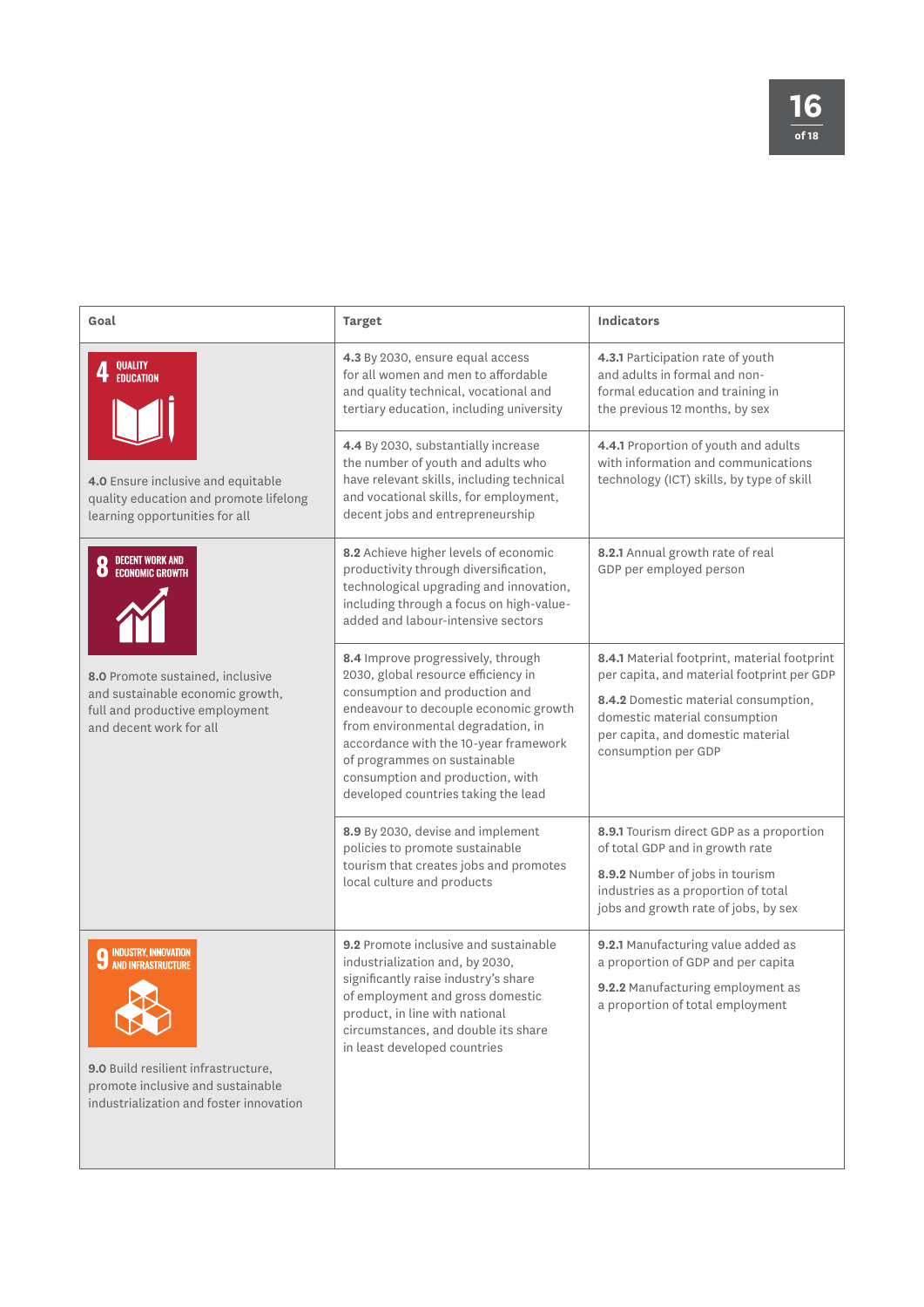### **Better freight transport options**

Multi-modal regional transport planning and investment contribute to environmental, economic and social aspects of wellbeing, and delivers on the following Sustainable Development Goals and Targets.

| Goal                                                                                                                                                                              | <b>Target</b>                                                                                                                                                                                                                                            | Indicators                                                   |
|-----------------------------------------------------------------------------------------------------------------------------------------------------------------------------------|----------------------------------------------------------------------------------------------------------------------------------------------------------------------------------------------------------------------------------------------------------|--------------------------------------------------------------|
| <b>INDUSTRY, INNOVATION</b><br>' AND INFRASTRUCTURE<br><b>9.0</b> Build resilient infrastructure,<br>promote inclusive and sustainable<br>industrialization and foster innovation | 9.1 Develop quality, reliable, sustainable<br>and resilient infrastructure, including<br>regional and transborder infrastructure,<br>to support economic development<br>and human well-being, with a focus on<br>affordable and equitable access for all | 9.1.2 Passenger and freight<br>volumes, by mode of transport |

### **Climate change mitigation and adaptation**

Our actions to mitigate and adapt to climate change contribute to environmental, economic, social and cultural aspects of wellbeing, and to achievement of the following Sustainable Development Goals and Targets.

| Goal                                                                                                   | <b>Target</b>                                                                                                            | Indicators                                                                                                                                                                                                                                                                |
|--------------------------------------------------------------------------------------------------------|--------------------------------------------------------------------------------------------------------------------------|---------------------------------------------------------------------------------------------------------------------------------------------------------------------------------------------------------------------------------------------------------------------------|
| <b>CLIMATE</b><br><b>ACTION</b><br>13.0 Take urgent action to combat<br>climate change and its impacts | 13.1 Strengthen resilience and adaptive<br>capacity to climate-related hazards<br>and natural disasters in all countries | 13.1.2 Number of countries with<br>national and local disaster<br>risk reduction strategies<br>13.1.3 Proportion of local governments<br>that adopt and implement local disaster<br>risk reduction strategies in line with<br>national disaster risk reduction strategies |